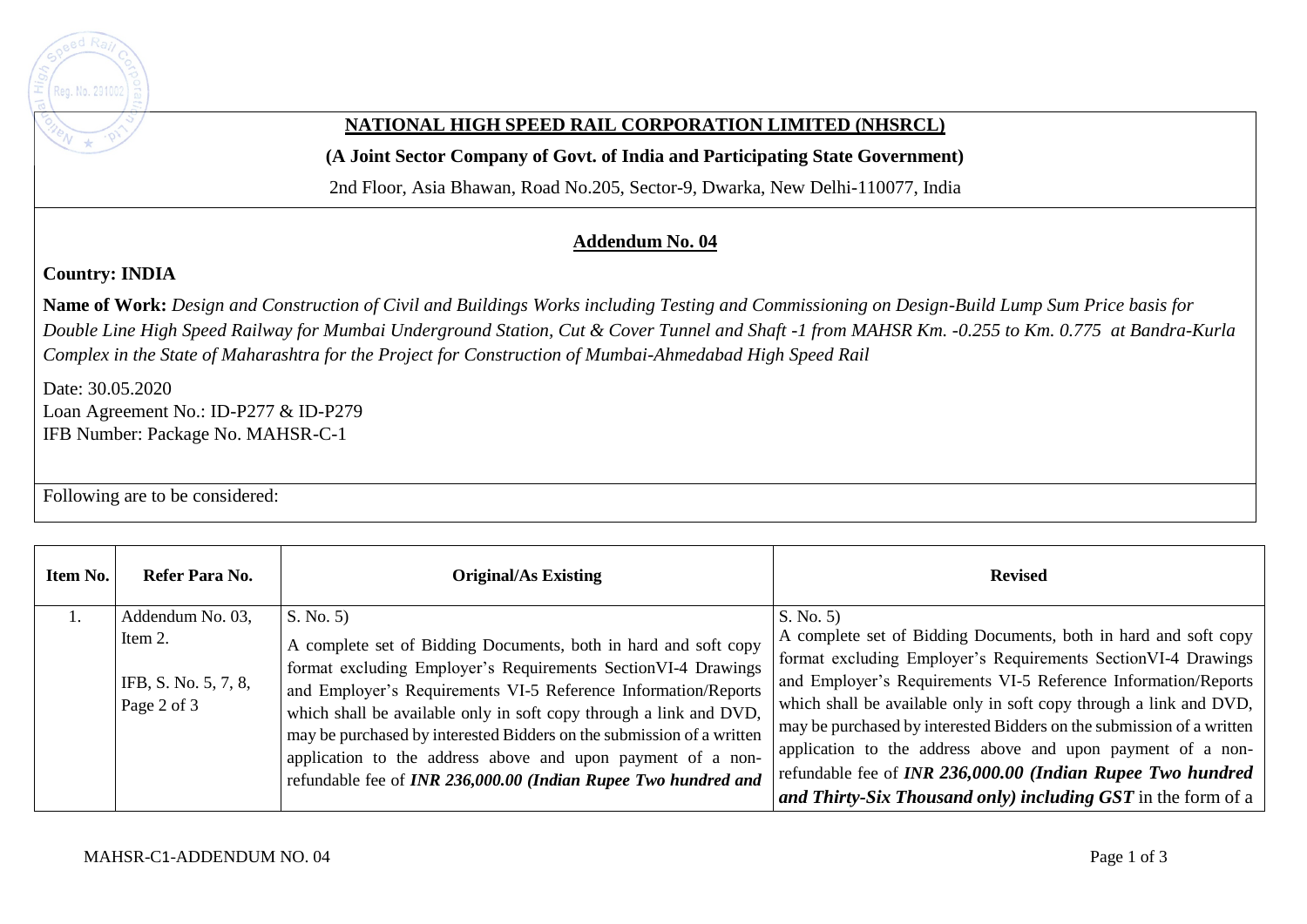| Raj             |  |
|-----------------|--|
|                 |  |
| Reg. No. 291002 |  |
|                 |  |

| Item No.<br>Refer Para No. | <b>Original/As Existing</b>                                                                                                                                                                                                                                                                                                                                                                                                                                                                                                                                                                                                                                                                                                                                                                                                                                                                                                                                     | <b>Revised</b>                                                                                                                                                                                                                                                                                                                                                                                                                                                                                                                                                                                                                                                                                                                                                                                                                                                                                                                                                                                                                                                                                                                                                                                                                                                                                                                                                                                                                                                                                           |
|----------------------------|-----------------------------------------------------------------------------------------------------------------------------------------------------------------------------------------------------------------------------------------------------------------------------------------------------------------------------------------------------------------------------------------------------------------------------------------------------------------------------------------------------------------------------------------------------------------------------------------------------------------------------------------------------------------------------------------------------------------------------------------------------------------------------------------------------------------------------------------------------------------------------------------------------------------------------------------------------------------|----------------------------------------------------------------------------------------------------------------------------------------------------------------------------------------------------------------------------------------------------------------------------------------------------------------------------------------------------------------------------------------------------------------------------------------------------------------------------------------------------------------------------------------------------------------------------------------------------------------------------------------------------------------------------------------------------------------------------------------------------------------------------------------------------------------------------------------------------------------------------------------------------------------------------------------------------------------------------------------------------------------------------------------------------------------------------------------------------------------------------------------------------------------------------------------------------------------------------------------------------------------------------------------------------------------------------------------------------------------------------------------------------------------------------------------------------------------------------------------------------------|
|                            | Thirty-Six Thousand only) including GST in the form of a Demand<br>Draft or Banker's Cheque, payable at New Delhi from any National<br>or Scheduled bank or any Japanese bank having corresponding<br>arrangements with an Indian bank in favour of the "National High<br>Speed Rail Corporation Limited".<br>The Bidding Documents shall be available for sale at NHSRCL's<br>office as mentioned in Para. (4) above during 10:00 hrs to 17:00 hrs on<br>all the working days from 26.11.2019 to 11.06.2020.<br>S. No. 7)<br>Bids must be delivered to General Manager (Contract) at the address<br>as given in BDS ITB 24.1 on or before 15:00 hrs on 12.06.2020 and<br>must be accompanied by a Bid Security of INR 220 Million (Indian<br>Rupees Two Hundred Twenty Million only).<br>S. No. 8)<br>Only the Technical Bid will be opened in the presence of Bidders<br>representatives who choose to attend at 15:30 hrs on 12.06.2020 at the<br>office of: | Demand Draft or Banker's Cheque, payable at New Delhi from any<br>National or Scheduled bank or any Japanese bank having<br>corresponding arrangements with an Indian bank in favour of the<br>"National High Speed Rail Corporation Limited". Alternatively, a<br>complete set of Bidding Documents, in soft copy format only may be<br>purchased by interested Bidders upon payment of a non-refundable<br>fee of INR 236,000.00 (Indian Rupee Two Hundred and Thirty-Six<br>Thousand only) including GST in the form of online remittance to<br>NHSRCL. After remittance, the interested Bidder will be required to<br>submit a request through email to c1packagetender@nhsrcl.in along<br>with proof of payment. After successful remittance, a link for<br>downloading Bidding Documents shall be shared with the Bidder.<br>NHSRCL account details for online remittance are given below:<br><b>Account Name - National High Speed Rail Corporation Limited,</b><br>Bank - HDFC Bank Limited, 209-214, Kailash Building, 26, Kasturba<br>Gandhi Marg, New Delhi-110001<br>Account No - 57500000079852<br>IFSC Code-HDFC0000003<br><b>MICR - 110240001</b><br>The Bidding Documents shall be available for sale at NHSRCL's<br>office as mentioned in Para. (4) above during 10:00 hrs to 17:00 hrs on<br>all the working days from 26.11.2019 to 31.07.2020, alternatively,<br>Bidding Documents are also available for downloading through the<br>link after payment as mentioned in para above. |